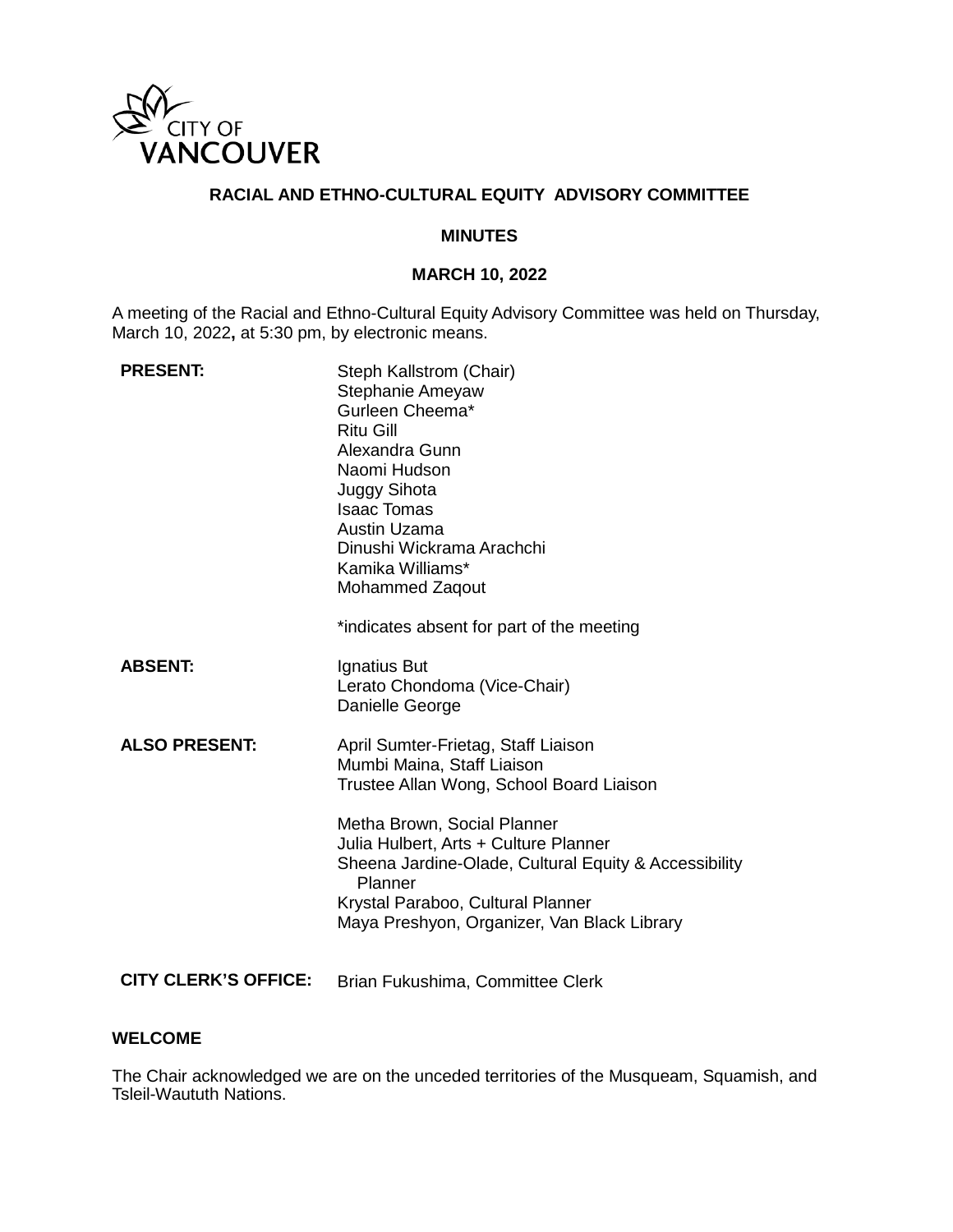### **Leave of Absence Requests**

MOVED by Alexandra Gunn SECONDED by Mohammed Zaqout

THAT Daniellie George be granted a leave of absence.

CARRIED UNANIMOUSLY (Gurleen Cheema and Kamika Williams absent for the vote.)

# **Approval of Minutes**

MOVED by Alexandra Gunn SECONDED by Mohammed Zaqout

> THAT the Racial and Ethno-Cultural Equity Advisory Committee approve the Minutes from the meeting of January 13, 2022, as circulated.

CARRIED UNANIMOUSLY (Gurleen Cheema and Kamika Williams absent for the vote.)

# **1. Adding a Black Library to Vancouver**

Maya Preshyon presented on the Van Black Library, a nonprofit, black communal space currently fundraising through gofundme. The VBL aims to conduct workshops, support diverse communal knowledge and care initiatives. Maya Preshyon outlined the VBL's proposed budget.

Juggy Sihota asked if the VBL was seeking funding, which it is.

Metha Brown and Sheena Jardine-Olade noted that culutral services grants could be availalble for such a project.

# **2. REEAC Cultural Services Commemoration Policy**

Metha Brown, Julia Hulbert. Sheena Jardine-Olade and Krystal Paraboo presented slides outlining the joint City and Park Board commmemoration framework for monuments, memorials and naming. The policy aims to reckon with different histories, incorporate reconciliation and redress and engage with communities and storytellers.

# **3. Liaison Updates**

Alan Wong discussed topics including the VSB Anti-Racism and Discrimination Strategic Plan, engagement report, School Board budget, upcoming election and the History of African Descent course.

Mumbi Maina provided an update on the Capital Planning process, which will conduct public engagement in April.